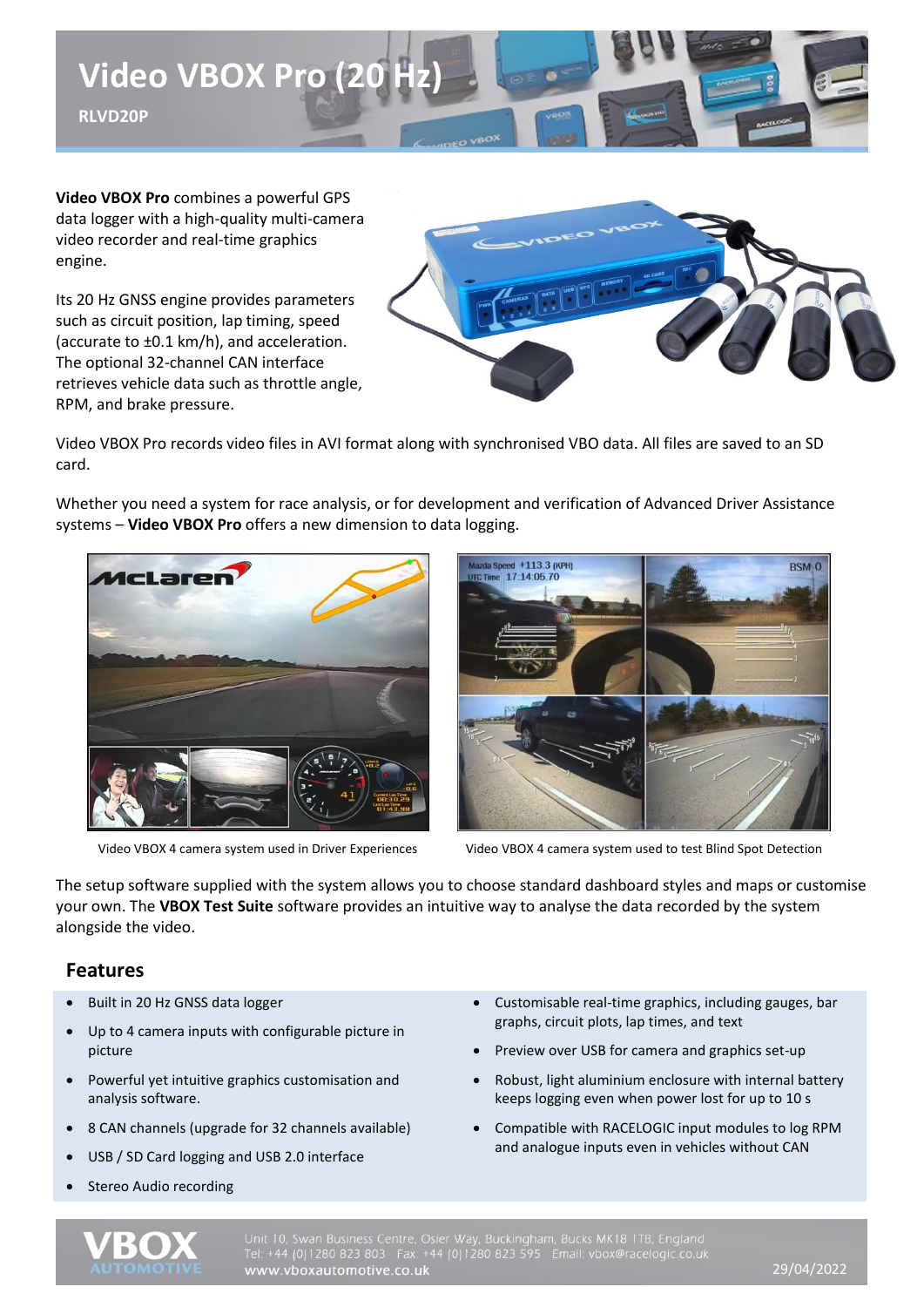

# **Inputs and Outputs**



| <b>Inputs</b>                                        | <b>Outputs</b>                                           |
|------------------------------------------------------|----------------------------------------------------------|
| <b>4x Camera Inputs</b>                              | <b>SD Card</b>                                           |
| Integrated 12 V power. Picture-in-picture            | 8 GB card supplied with device. The format used by Video |
| automatically selected when additional camera is     | VBOX is FAT32.                                           |
| detected.                                            |                                                          |
| 1x Audio Input                                       | <b>Video Output</b>                                      |
| Stereo or mono                                       |                                                          |
| <b>RS232</b>                                         | <b>Stereo Audio</b>                                      |
|                                                      |                                                          |
| <b>USB</b>                                           | <b>RS232</b>                                             |
| Video preview for camera set-up. SD card reading and |                                                          |
| setting parameters via a PC                          |                                                          |
| <b>CAN Bus</b>                                       | <b>USB 2.0 Interface</b>                                 |
| Allows user to log vehicle CAN data:                 | Video preview for camera set-up. SD card reading and     |
| 8 Channels. Upgradeable to 32 CAN Channels.          | setting parameters via a PC                              |
|                                                      |                                                          |
| <b>External Logging Input</b>                        | <b>External Logging Indicator</b>                        |
| Additional module is required, e.g., Micro Input     |                                                          |
| Module (MIC01)                                       |                                                          |

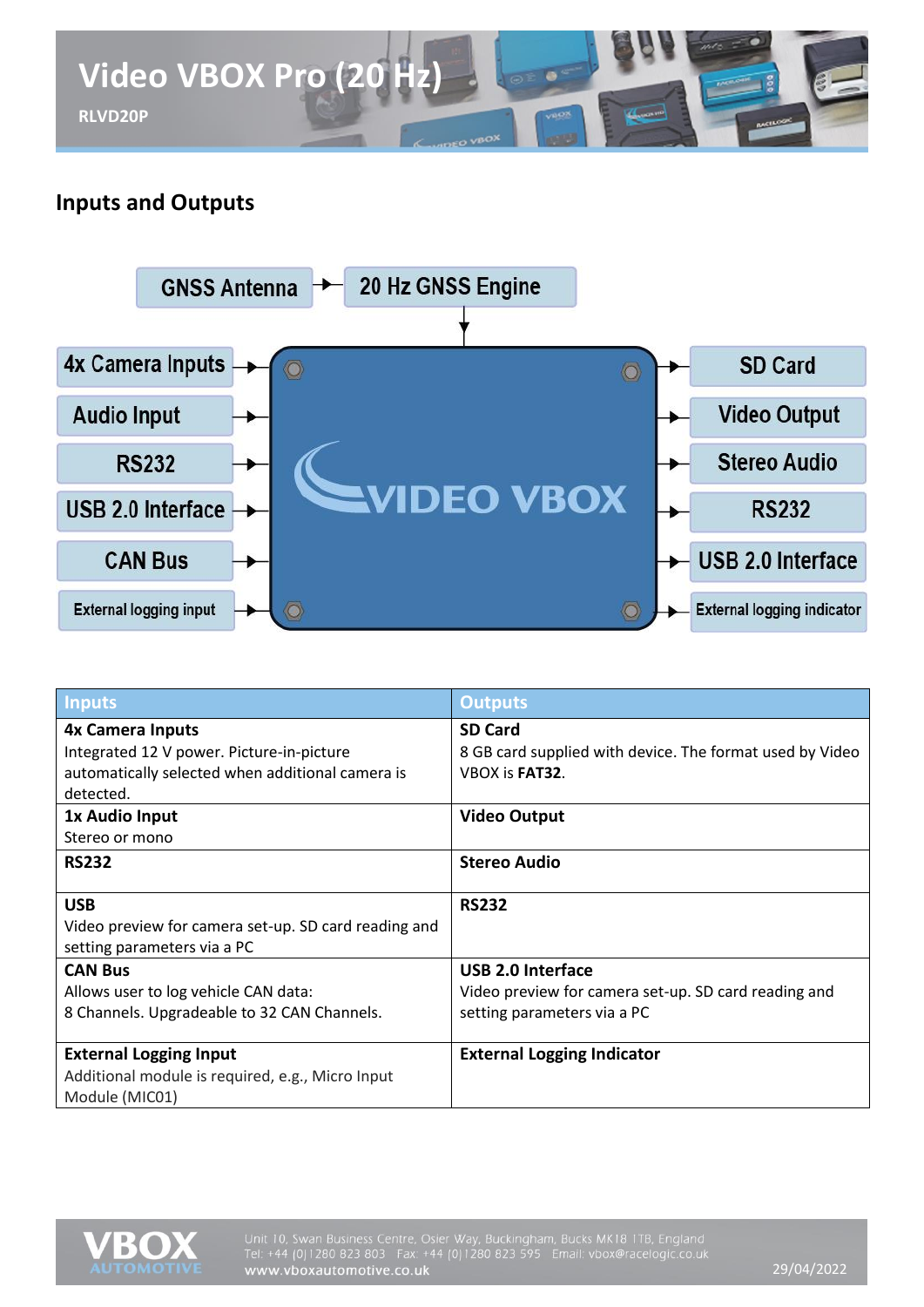

# **GPS Specifications**

| Velocity                |                                       | <b>Distance</b>   |                        |
|-------------------------|---------------------------------------|-------------------|------------------------|
| <b>Accuracy</b>         | 0.1 km/h (averaged<br>over 4 samples) | <b>Accuracy</b>   | 0.05 % (<50 cm per km) |
| <b>Units</b>            | km/h or mph                           | <b>Units</b>      | m / ft                 |
| <b>Update rate</b>      | 20 Hz                                 | <b>Resolution</b> | $1 \, \text{cm}$       |
| <b>Maximum velocity</b> | 1600 km/h                             |                   |                        |
| <b>Minimum velocity</b> | $0.1$ km/h                            |                   |                        |
| <b>Resolution</b>       | $0.01$ km/h                           |                   |                        |
| Latency                 | $<$ 41. 5ms                           |                   |                        |

| <b>Position (2D)</b>      |                | <b>Acceleration</b> |                   |
|---------------------------|----------------|---------------------|-------------------|
| <b>Standalone</b>         | 0.6 m 95% CEP* | Accuracy            | 0.5%              |
| <b>Accuracy with SBAS</b> | 0.3 m 95% CEP* | Maximum             | 4 G               |
|                           |                | <b>Resolution</b>   | 0.01 <sub>G</sub> |

| <b>Heading</b>    |              | Lap Timing (OLED/ Circuit Tools) |             |
|-------------------|--------------|----------------------------------|-------------|
| <b>Resolution</b> | $0.01^\circ$ | <b>Resolution</b>                | 0.01 s      |
| <b>Accuracy</b>   | $0.1^\circ$  | <b>Accuracy</b>                  | $0.01 s$ ** |

\* 95% CEP (Circle of Error Probable) means 95% of the time the position readings will fall within a circle of the stated radius \*\* Not using DGPS and crossing the start/finish line at 100 km/h

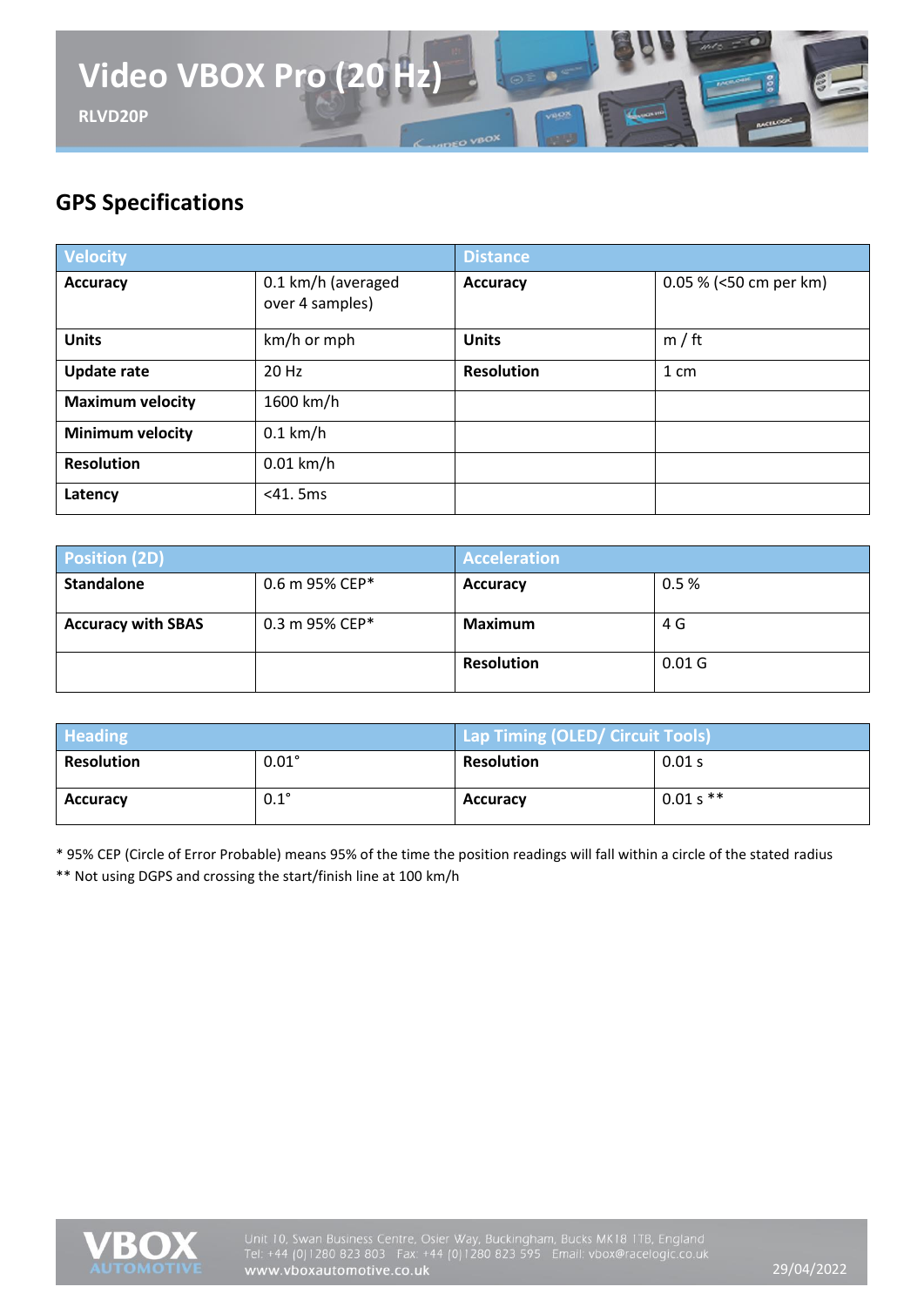

# **Graphics, Sound and Storage**

### **Recording Options**

Record only when moving (default); Continuous record; Record start/stop button; Record activated by external signal e.g., CAN wheel speed.

### **Graphics**

24-bit colour plus 256 levels of alpha transparency

Virtually unlimited number of gauges, g-plots, bar graphs, track maps, text, and images

Choose from the internal GPS parameters or external CAN/Serial parameters

Standard library of gauges, fonts etc.

User definable gauges, fonts etc.

Alerts: Text and images can change when a parameter is over/under the desired limit

#### **Resolution Options**

- DVD 720 x 576 at 25 frames per second PAL (default)
- DVD 720 x 480 at 30 frames per second NTSC

#### **Sound**

External microphone connection

MP2 (MPEG1 Layer II) encoded into video stream

Stereo audio output with automatic gain control + Line level input

#### **Compression Options**

3 levels of quality – High (default), Medium and Low

Depending on content, rates typically 2 MB/s, 0.5 MB/s or 0.25 MB/s for full frame DVD

## **Memory usage**

For full quality DVD using MPEG-4 set to High quality. Uses approx. 2GB/hr

#### **Storage Options**

SD card (Fast SD card required for Max and Super quality settings)

Optional USB adaptor for USB flash drives

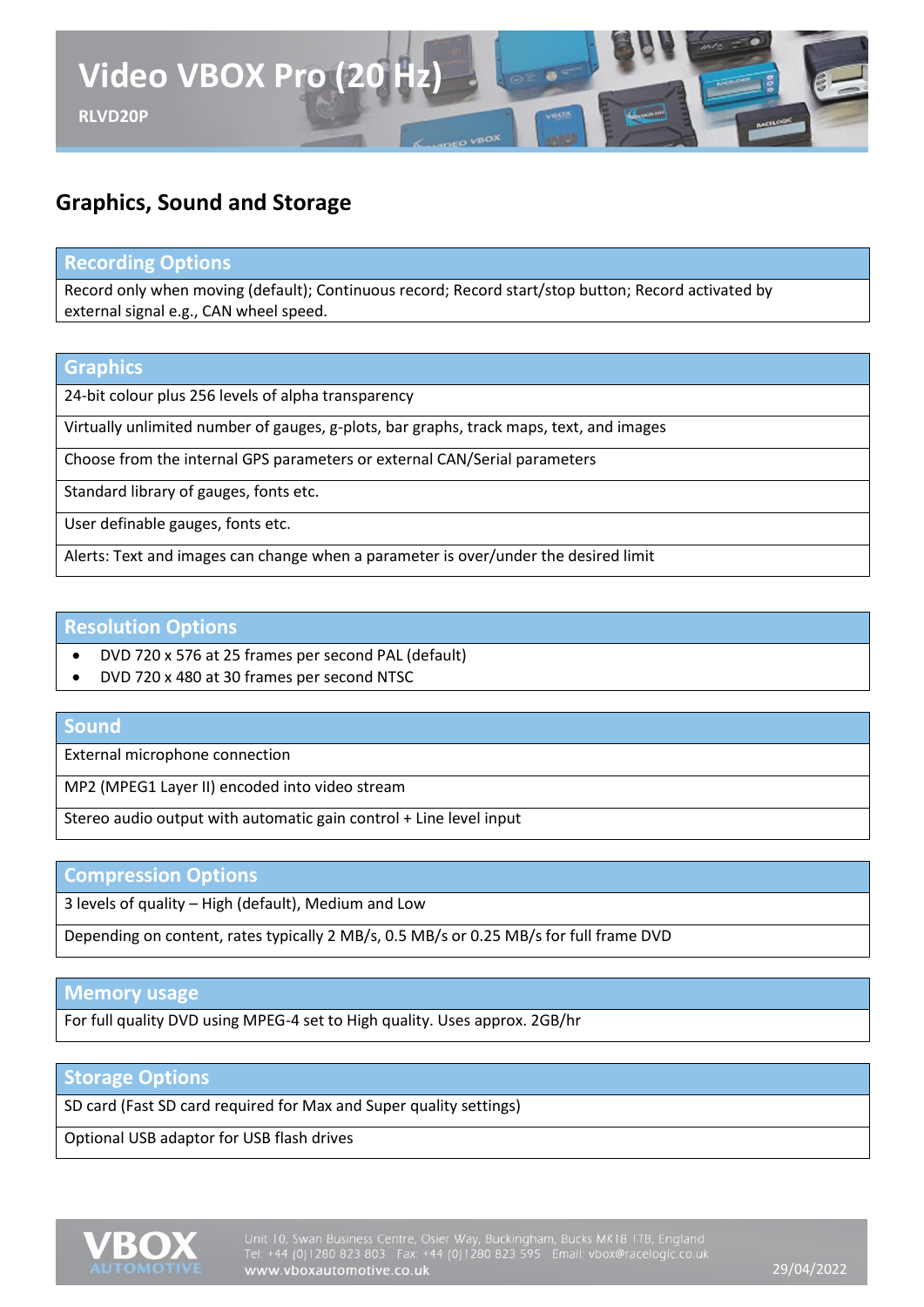

# **Environmental and Physical**

| <b>Environmental and Physical</b> |                                                                     |                            |                                    |
|-----------------------------------|---------------------------------------------------------------------|----------------------------|------------------------------------|
| <b>Input Voltage</b>              | $9 - 15V$<br>Note that a min. of 12 V is<br>required for recording! | <b>Size</b>                | 170 x 122 x 33 mm                  |
| <b>Power</b>                      | 7.2 W Max                                                           | Weight                     | 700 g                              |
| <b>Operating</b><br>temperature   | $-10^{\circ}$ C to $+60^{\circ}$ C                                  | <b>Storage temperature</b> | $-40^{\circ}$ C to $+85^{\circ}$ C |







Unit 10, Swan Business Centre, Osier Way, Buckingham, Bucks MK18 1TB, England Tel: +44 (0)1280 823 803 Fax: +44 (0)1280 823 595 Email: vbox@racelogic.co.uk<br>www.vboxautomotive.co.uk